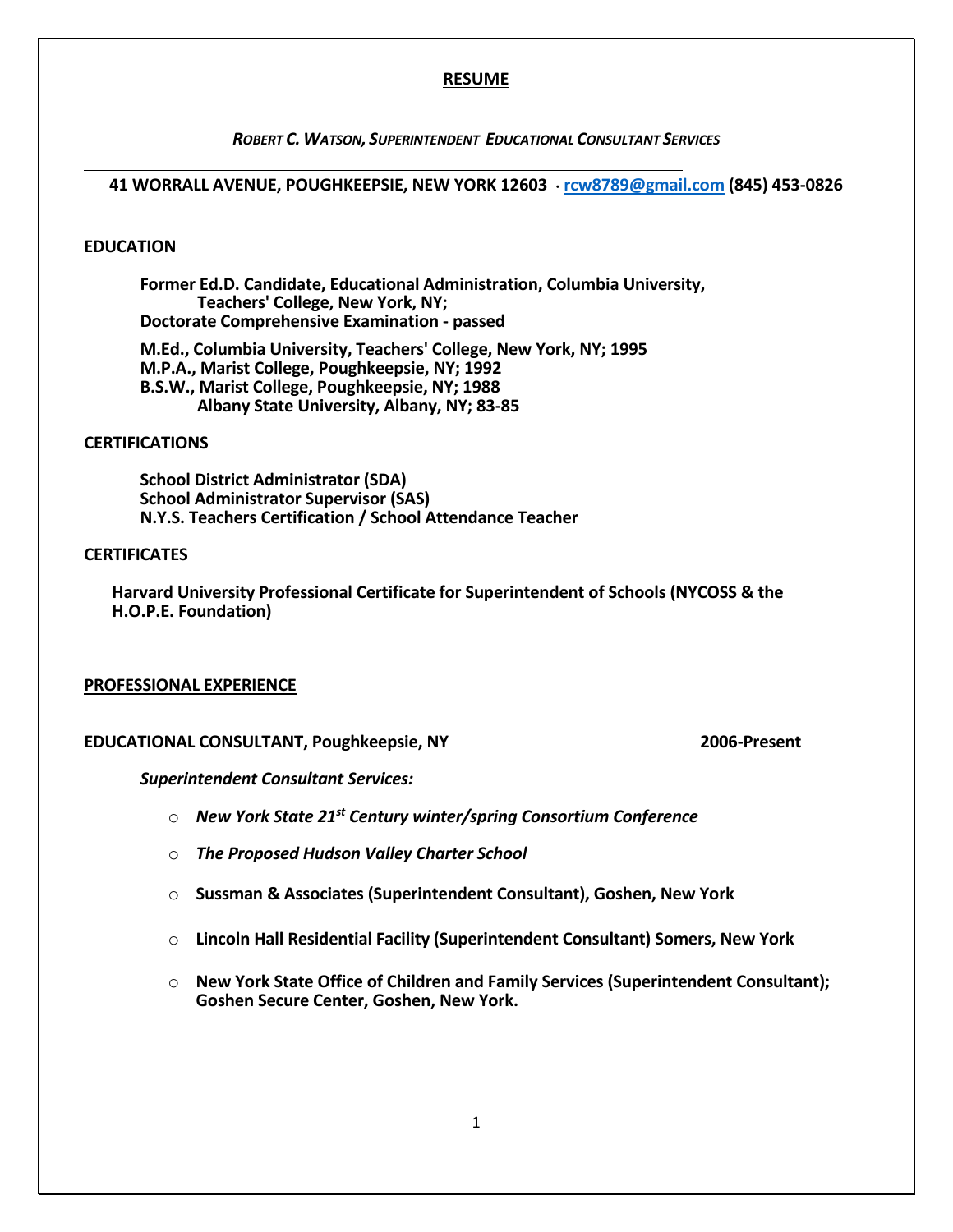# *Educational school consultant:*

 **Analyzing effective administrative and teaching "best practices" for excellent school success and maximum student achievement.** 

# *Educational Leadership Coach:*

 **Helping Educational leaders design, implement and measure personal leadership skills for daily application in personal life and educational settings. Core consultant outcomes are customized to personal knowledge, understanding and effective demonstration of "impact skills" to benefit self, students, faculty and educational communities at large.** 

# **POUGHKEEPSIE CITY SCHOOL DISTRICT, Poughkeepsie, NY 1988-2006**

**Dynamic eighteen (18) year career advancing through progressively responsible positions within this Urban City School District.**

# *Superintendent of Schools; 2000-2006*

 *Chief Administrative Officer* **providing strategic leadership and direction for the implementation of educational programs and services within available funding limits and School Board policy.**

 **Oversee district-wide strategic planning, financial administration, personnel administration, educational program implementation and communications with School Board members, staff, and the public regarding pertinent educational issues and related services**.

 **Successfully achieved a \$27 million dollar** *Bond Referendum Vote* **for a district-wide building plan.**

 **Formulated and devised an alternative school** *(Circle of Courage Learning Community)*  **serving 120 students with special needs to facilitate educational and fiscal initiatives** *(this school serves as a progressive educational model throughout New York State).*

 **Develop and implement** *"School Safety"* **plans to safeguard students, staff and district facilities.**

**Settled in advance all Union Contracts.**

# *Principal, Poughkeepsie Middle School; 1998-2000*

 **Spearheaded the rebirth of a** *"school-in-crisis"* **statistically reducing suspensions, detentions and Superintendent's Hearings, while creating a safe school environment for students and staff.**

 **Coordinated daily building management and administration for 917 students and 150+ staff members**.

**Provided strategic leadership and direction in school improvement, instructional excellence, staff supervision and development, student achievement and student discipline**.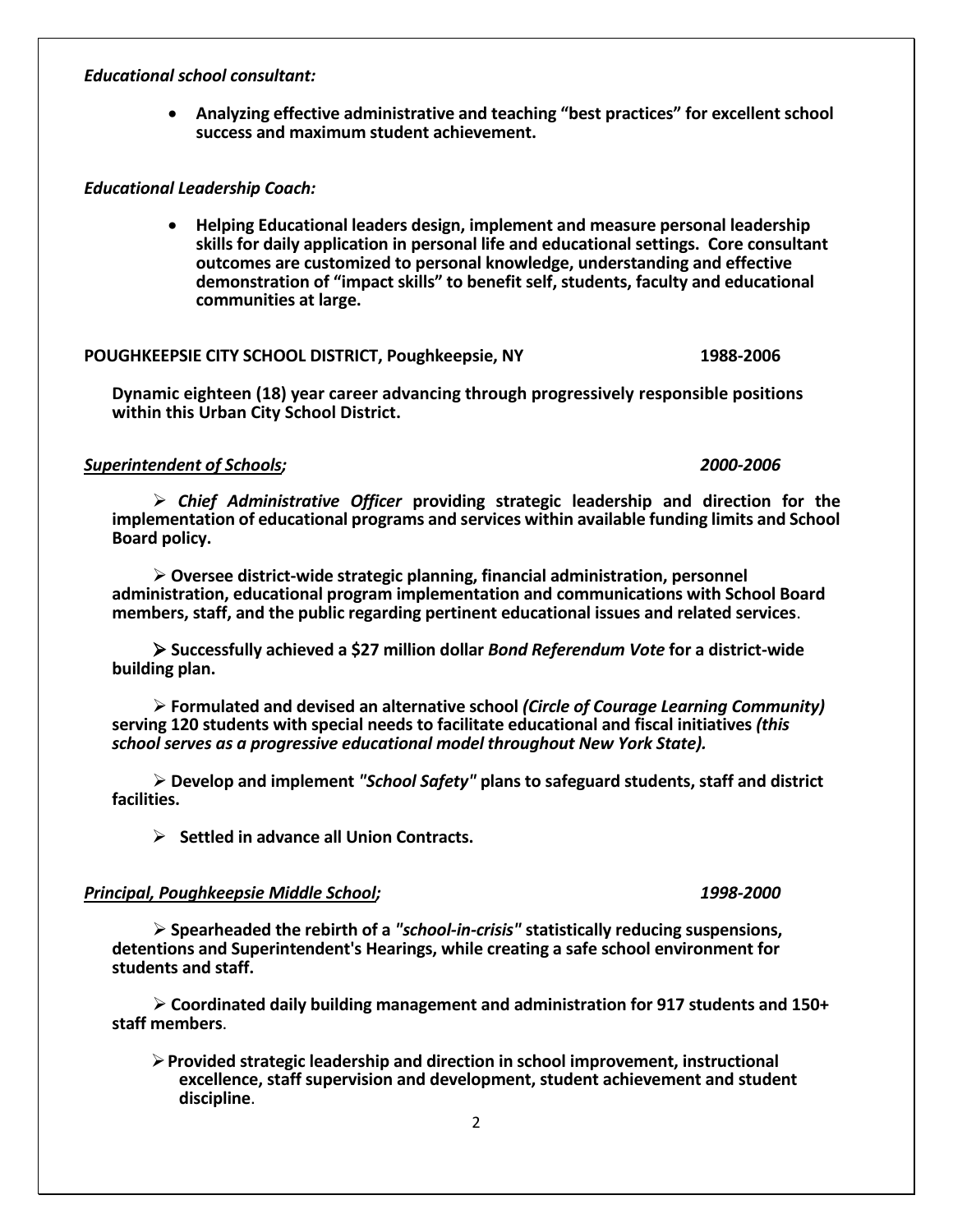**Implemented quarterly assessment reports to serve as a benchmark for student performance.**

 **Developed and administered a building budget to support program planning and growth.** 

 **Initiated and supported a building-level team for shared decision-making.**

 **Nationally recognized for creating a safe school environment for students and staff.**

### *Assistant Principal, Poughkeepsie High School; 1996-98*

 **Key member of administrative team assisting with planning, organizing, guiding and directing implementation of all school activities including overseeing daily building operations and administration, classroom instruction and communication with students, staff and parents.**

 **Faculty representative for district-wide Curriculum Committee.**

# **HONORS / AWARDS / RECOGNITION**

- **Harvard University Superintendent Conference Certificate**
- **Poughkeepsian of the Year Award**
- **Marist College President's Award**
- **"Comprehensive Planning for Safe Spaces and Learning Places - A NYS Example"; Video Release**
- **Black Prestige Award**
- **Youth Community Development Award**
- **Outstanding Young Men in America Award**
- **HARAMBEE Balanced Person Award**
- **Poughkeepsie JAYCEES Appreciation Award**
- **Area Fund of Dutchess County Award**

### **AFFILIATIONS**

- **Harvard University Alumnus Parent**
- **University of North Carolina Alumnus Parent**
- **Siena College Alumnus Parent**
- **Columbia University Alumnus**
- **Marist College Alumnus**
- **Albany State University Football**
- **New York State School District Superintendents Association**
- **School Administrators Association of New York State** *(SAANYS)*
- **Association for Supervision and Curriculum Development** *(ASCD)*
- **Former S.F.B. Morse Historical Site, Board of Trustees**
- **Columbia University African-American Students in Education**
- **Poughkeepsie Day School Board of Education Member**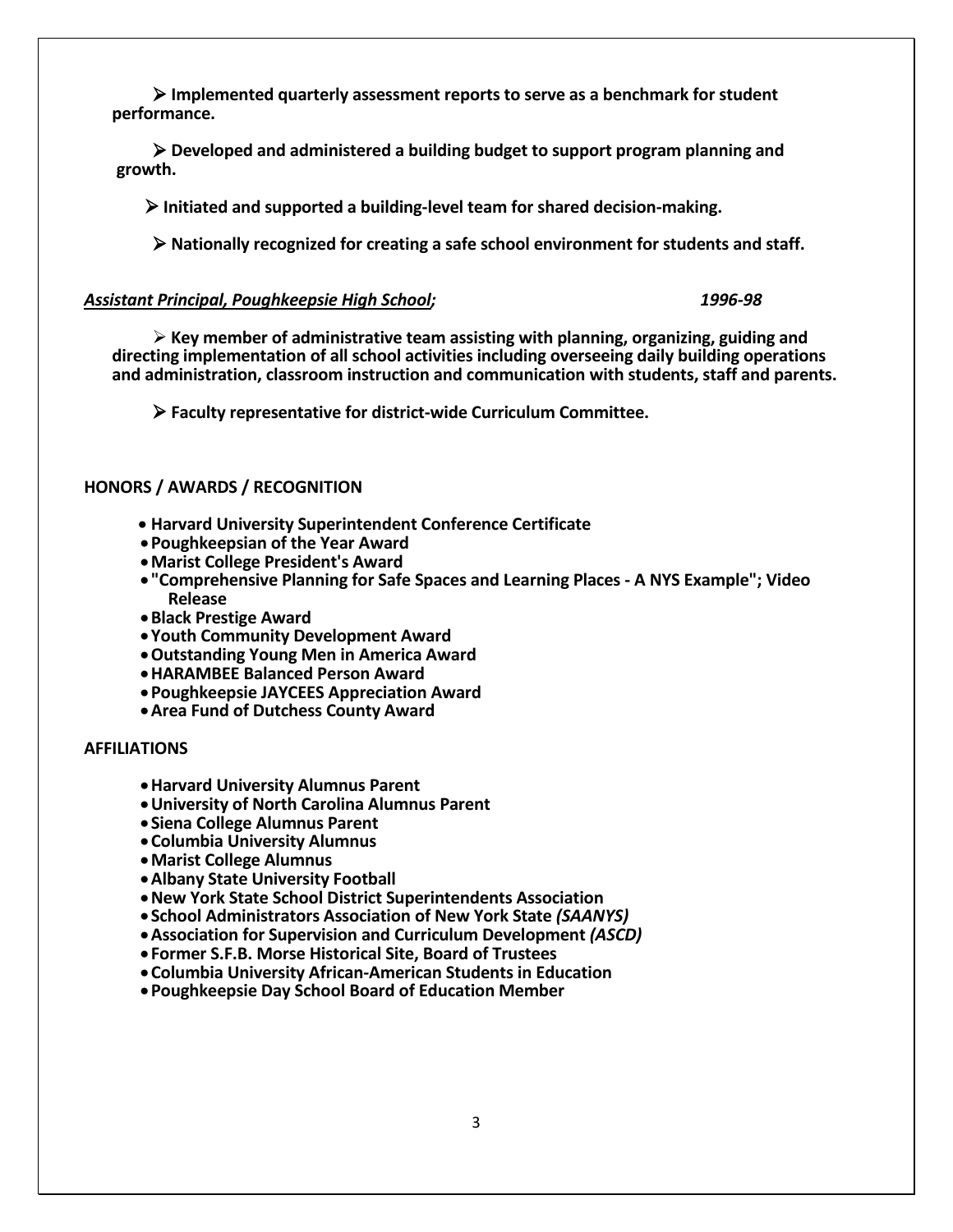# **PENDING BOOK WORK**

**"Be the Light…" Truth telling and seeking in Faith, Forgiveness and Perseverance** (In progress**)**

"*Harvard Think*": **A Guide to Inspire and Academically Prepare Students to Attend College including Ivy League Institutions** (In progress)

# **ADDITIONAL PROFESSIONAL CONSULTING EXPERIENCE**

**Serve as an Educational Consultant to districts throughout New York State and national forums on education. Focus included creating a design for safe school buildings and training teachers to create safe and effective learning environments for students to achieve proficient academic excellence.**

# *SUPERINTENDENT PRESENTATIONS***:**

- **Courageous Leadership for School Success,** Chicago.
- **Conference presentations at Vassar College,** New York.
- **Annual Superintendent's Conference at Harvard University,** Cambridge, MA
- **Keynote Speaker**, BOCES Teachers Convention, Syracuse, NY.
- **Keynote Speaker**, Leadership Conference, Cleveland, OH.
- **Keynote Speaker**, National Convention on Courageous Leadership, Mont Tremblant, Canada.
- **Keynote Speaker**, SUNY at New Paltz, Prospective Administrators Conference, NY.
- **Keynote Speaker,** Marist College, H.E.O.P Program, NY.
- **Keynote Speaker,** IBM Corporation. , NY.
- **Keynote Speaker**, Hudson Valley Federal Credit Union, Black History Presentation, NY.
- **Keynote Speaker,** Central Hudson Gas & Electric Company on Diversity, New York.
- **Keynote Speaker,** Vassar College, NY**.**
- **Keynote Speaker,** Regional Chamber of Commerce, NY.
- **Keynote Speaker,** Dutchess Community College, NY**.**

# *PRINCIPAL PRESENTATIONS:*

- **Presenter**: Newark Valley High School, Newark Valley, NY.
- **Co-Presenter** with Jonathan Kozol and Miriam Wright Edelman for **Teacher for America.**
- **Presenter,** Third National Summit on Best Practices for Enhancing Student Achievement and Safety: Courageous Leadership for School Success, sponsored by The Hope Foundation, Bloomington, IN.
- **Co-Presenter** with Dr. Garbarino of Cornell University at the National Issues in Education Forum, Whitesboro Central School District, NY.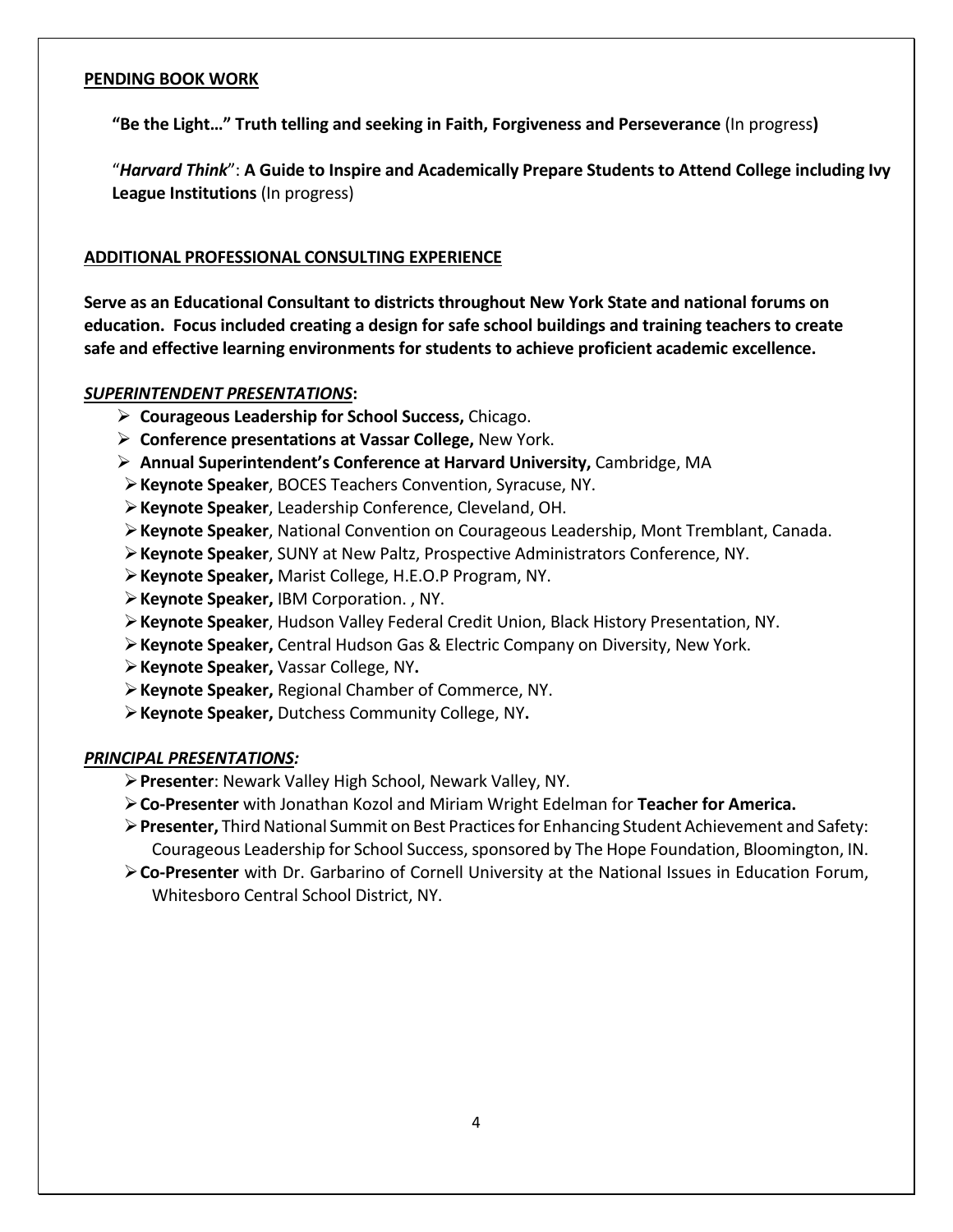# *Be the light…*

# **Consultant's Transformative Experiences …and the truth shall set me free.**

**Robert Watson was born one of eight children in an urban underperforming school district in Poughkeepsie, NY. He was retained in first grade and was in Special Education resource classes during his primary and middle school years.**

**In his freshmen year at the Poughkeepsie High School, he was completely unaware of the fact that he was accidentally placed in honors classes; hence, he severely struggled and performed significantly lower than his classmates. Mr. Watson excelled as an athlete in high school. Crew, tennis, football and basketball kept him attending high school each day.**

**As a sophomore in high school, Mr. Watson went to a summer missionary program in impoverished Mendenhall, Mississippi. The experience of helping others in poverty changed his life forever. However, while in Mississippi he was threatened and then chased by several Ku Klux Klan members. This profoundly informed his understanding of overt racism. Upon his return home from Mississippi, he started a community based Pre-k-5 grade academic oriented organization called "Harambee of Poughkeepsie, Inc." with three other teenagers and a pastor community organizer.**

**Mr. Watson received no college course credits during his freshmen year at Albany State University because he lacked sufficient academic skills to be placed in credit courses. Playing college football at Albany State University under an inspiring coach named Bob Ford helped him focus and become a disciplined person. He left Albany State to become the Executive Director of Harambee in Poughkeepsie, New York.**

**At 19 years old, he was one of the youngest community based organization Executive Directors in our Tri-County area. He was responsible for approximately 50 teenage tutors and more than 230 children. While Executive Director, Mr. Watson was also enrolled full time in classes at Marist College in Poughkeepsie where he received a phenomenal education and completed his BA in 1988.**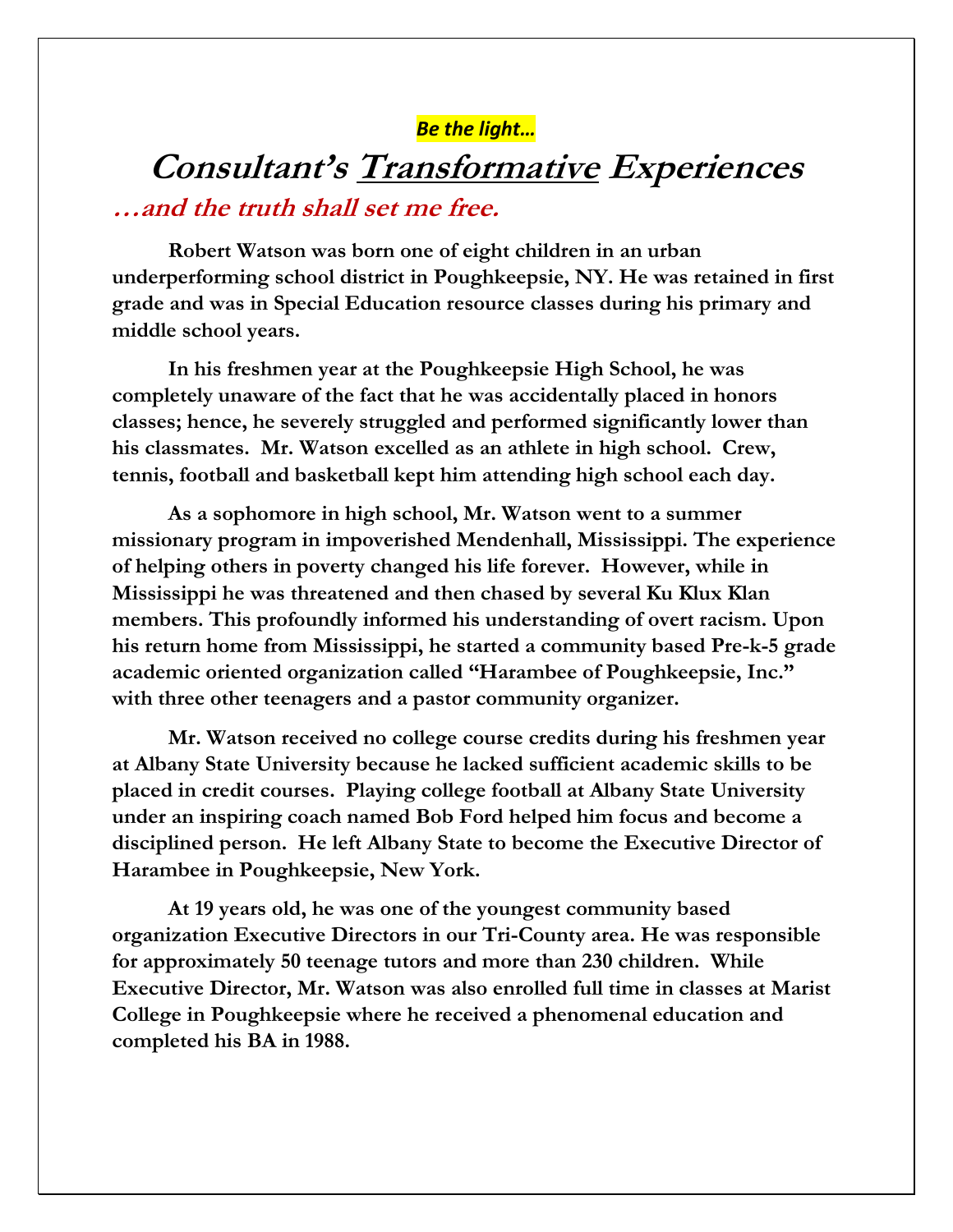**After leaving Harambee, he was recruited to a job as an Attendance Teacher with the Poughkeepsie City School District. Mr. Watson has stated that this was the most profound and enjoyable job of his entire career; meaningfully engaged and informed with parents and students at their homes.** 

**Mr. Watson continued on and enrolled in graduate school at Marist College where he solidified a lifelong relationship with a key mentor and later professional colleague. One of his leadership examples, Dr. Dennis Murray, was the President of Marist College for almost four decades and he transformed Marist College to be one of the most competitive, academically progressive and reputable colleges in the United States. Mr. Watson completed his Master's Degree in Public Administration in 1992 at Marist College and progressed into a highly effective and successful professional career.** 

**Mr. Watson's first official teaching job was teaching inmate classes for the Marist College Prison Program at Green Haven State Maximum Prison. This was a profound experience… to see where so many former inner city students could end up without appropriate supports, guidance and education.**

**Next, he attended post graduate college at Columbia University and received a second Masters in Education and passed his doctorate examination. While at Columbia that summer, on August 4, 1993, his hero, family mentor and brother who was a student and basketball player for Syracuse University and who attended Howard Law School was killed in an automobile accident. This devastating tragedy focused his commitment to live life with greater purpose and fortitude.** 

**Also, while at Columbia University, he was recruited to become an Assistant Principal at the Poughkeepsie High School where he graduated. After two years as an Assistant Principal, the then Superintendent of Schools asked him to become the Principal of the failing Poughkeepsie Middle School. He and his staff created a new vision and mission and completely turned a failing school into a school on target to be identified as a "Blue Ribbon School" in a few years.**

**After only two years as Principal of the Poughkeepsie Middle School, the Board of Education of the Poughkeepsie City School District recruited and offered him the awesome job of Superintendent of Schools for the entire 5,000 student district. At the time, he was the youngest Superintendent of Schools in**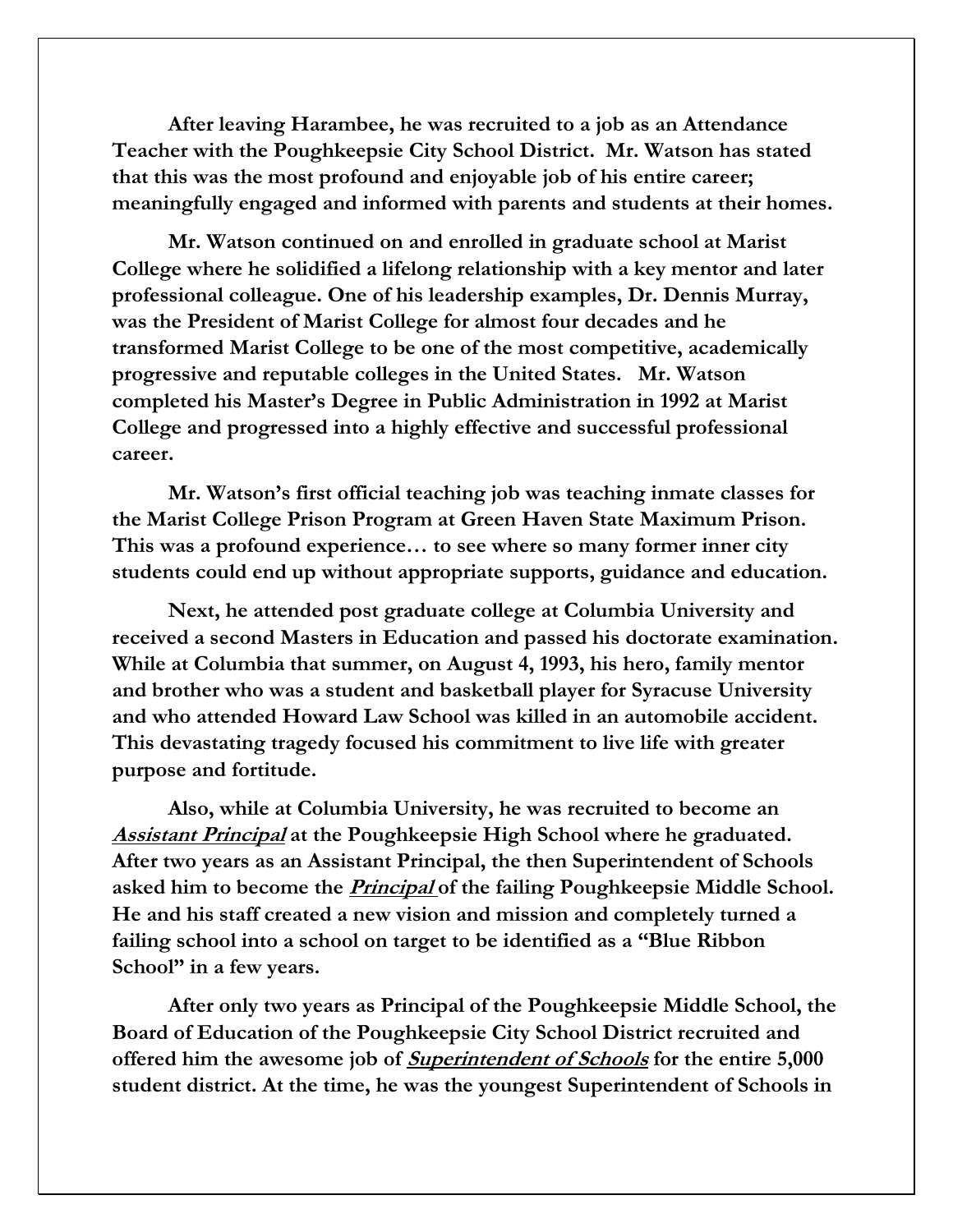**New York State. While Superintendent, his son attended Harvard University in Cambridge, Massachusetts. A few years later, his daughter attended Siena College in Loudonville, New York.**

**After serving more than five (5) years of an eight (8) year second contract as Superintendent of Schools in Poughkeepsie, a number of bias events started occurring including racism towards him. As a result, he requested that they consider negotiating a separation agreement with him. Mr. Watson and the Board executed a mutually agreed upon Separation Agreement. The Board received substantial negative community response for their support of the agreement payout.** 

**During this time period, Mr. Watson turned all of his energy towards helping others through professional development and school district overhauls by providing expert Superintendent consulting. Two years after he had moved on from the Poughkeepsie City School District, he was falsely charged with misappropriation of funds and on November 17, 2008, after a bench trial, he was completely acquitted of all charges. In March 2009, Mr. Watson filed civil suit against the district, its representatives, and others.** 

**Also in 2009, after graduating from Harvard University, his son served in the Peace Corps. for three years in Paraguay where he worked with the President of Paraguay and other institutions. On May 24, 2018, Mr. Watson's son graduate from graduate school at Harvard University and will start his next post graduate program at Harvard in the summer of 2018. After completing undergraduate school at Siena College, his daughter graduated from graduate school at the University of North Carolina at Chapel Hill in North Carolina. Today, she works for the North Carolina Coalition Against Domestic Violence in Durham, NC.**

**In a serendipitous twist, Mr. Watson's sister Felicia Watson was voted overwhelmingly by a diverse community and became a cornerstone Board of Education President for the Poughkeepsie City School District in 2017.** 

**After all these many years, in 2017, Mr. Watson's civil lawsuit case eventually did get to the Supreme Court of the United States where the Court hears about 80 cases out of 7,000 annually and his case was not one of the cases heard. Mr. Watson says he learned that seeking truth and justice requires unwavering faith and perseverance without knowing the outcome.**